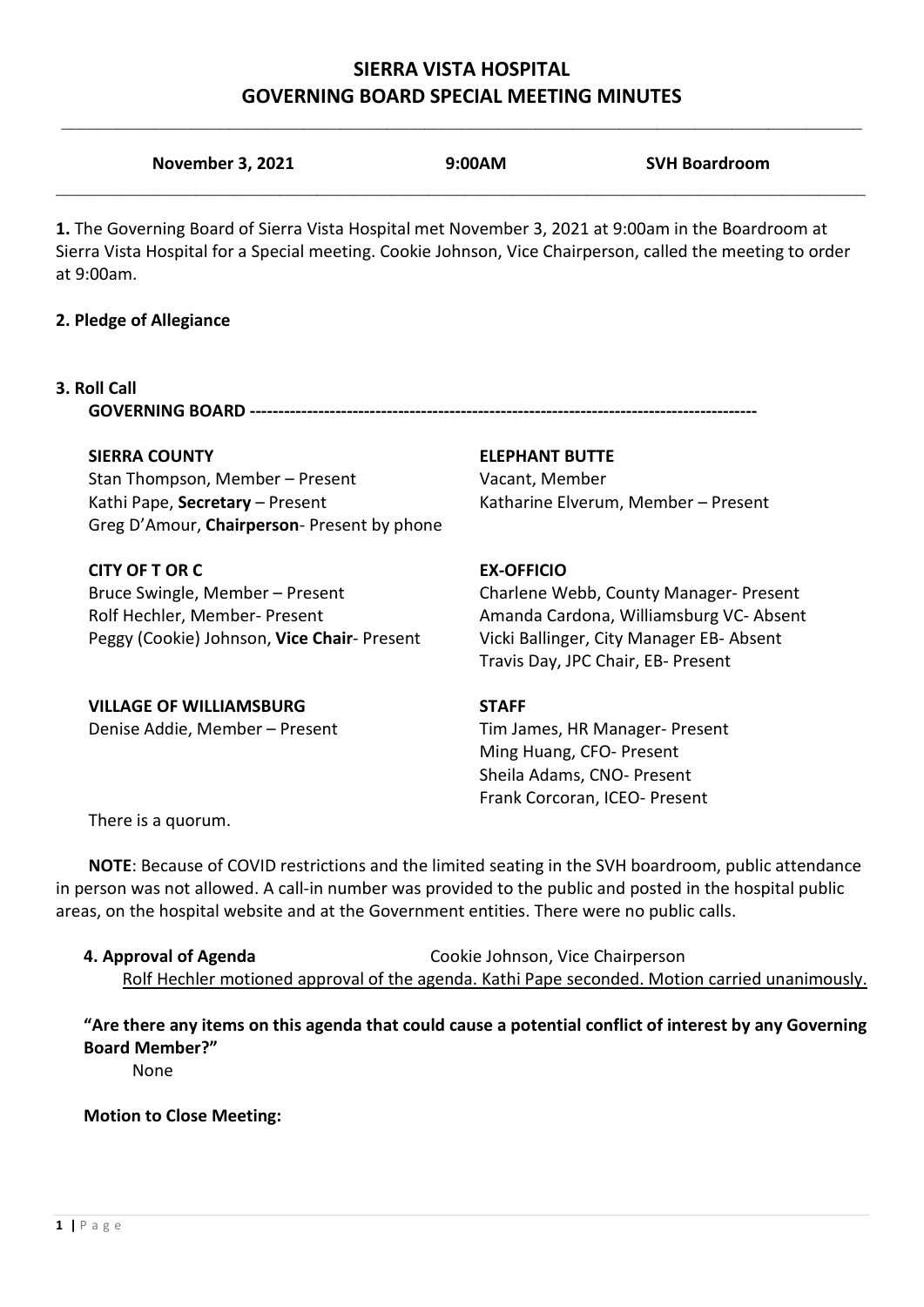#### **SIERRA VISTA HOSPITAL**

### **GOVERNING BOARD SPECIAL MEETING MINUTES**

 **5.** Executive Session – In accordance with Open Meetings Act, **NMSA 1978, Chapter 10, Article 15, Section 10-15-1 (H) 2 and 9 the Governing Board will vote to close the meeting to discuss the following items:**

| 10-15-1 (H) 2 Limited Personnel Matters<br>A. CEO Committee Report                                               | Cookie Johnson, Vice Chairperson |
|------------------------------------------------------------------------------------------------------------------|----------------------------------|
| 10-15-1 (H) 9 Public Hospital Board<br>A. Strategic and Long-range business plans<br>1. Old Hospital Renovation- | Frank Corcoran, ICEO             |
| Selection of Architectural design group                                                                          |                                  |

| <b>Roll Call to Close Meeting:</b> | Jennifer Burns      |                        |
|------------------------------------|---------------------|------------------------|
| Kathi Pape-Y                       | Katharine Elverum-Y | <b>Bruce Swingle-Y</b> |
| Stan Thompson-Y                    | Rolf Hechler-Y      | Cookie Johnson-Y       |
| Denise Addie-Y                     | Greg D'Amour-Y      |                        |

**6. Re-Open Meeting** – As required by **Section 10-15-1(J), NMSA 1978 matters discussed in executive session were limited only to those specified in the motion to close the meeting.**

#### **10-15-1 (H) 2 Limited Personnel Matters**

A. CEO Committee Report **Action** 

Cookie Johnson stated that the CEO Committee, comprised of 3 JPC members and 3 Governing Board members met with 3 CEO candidates, one of which was Interim CEO Frank Corcoran. It was the unanimous recommendation of the Committee that the Governing Board hire Frank Corcoran as CEO. Travis Day, JPC Chair, thanked Frank and stated that he blew the entire committee away.

Bruce Swingle motioned to have SVH staff work with SVH attorney to develop a contract for CEO. The CEO contract should be extended to Frank Corcoran and include a 90 day out within the first 90 days and reasonable moving expenses. In addition, the Chair of the Board has permission to execute the contract once it is satisfactory with both parties. Katherine Elverum seconded. Motion carried unanimously.

#### **10-15-1 (H) 9 Public Hospital Board**

A. Strategic and Long-range business plans

1. Old Hospital Renovation-

Selection of Architectural design group Theorem Action

Frank Corcoran explained that what we need to prepare for the State is an estimated cost of rebuilding the old facility for Behavioral Health inpatient and Med Detox and an estimate of tearing down and rebuilding for those purposes. Once we have an estimated cost, we can present this to the Governor's office. We also need a model of care and estimated cost for staffing and operating a Behavioral Health facility separate from the Critical Access Hospital. Once funding is secured, and the project can move forward, then we can put out RFPs for architectural designs and operation models.

Bruce Swingle motioned to have the Design Group provide an estimate of cost for new construction of a building and an estimate of cost for reconstruction of the existing old building for inpatient Behavioral Health to present to the State. Kathi Pape seconded. Motion carried unanimously.